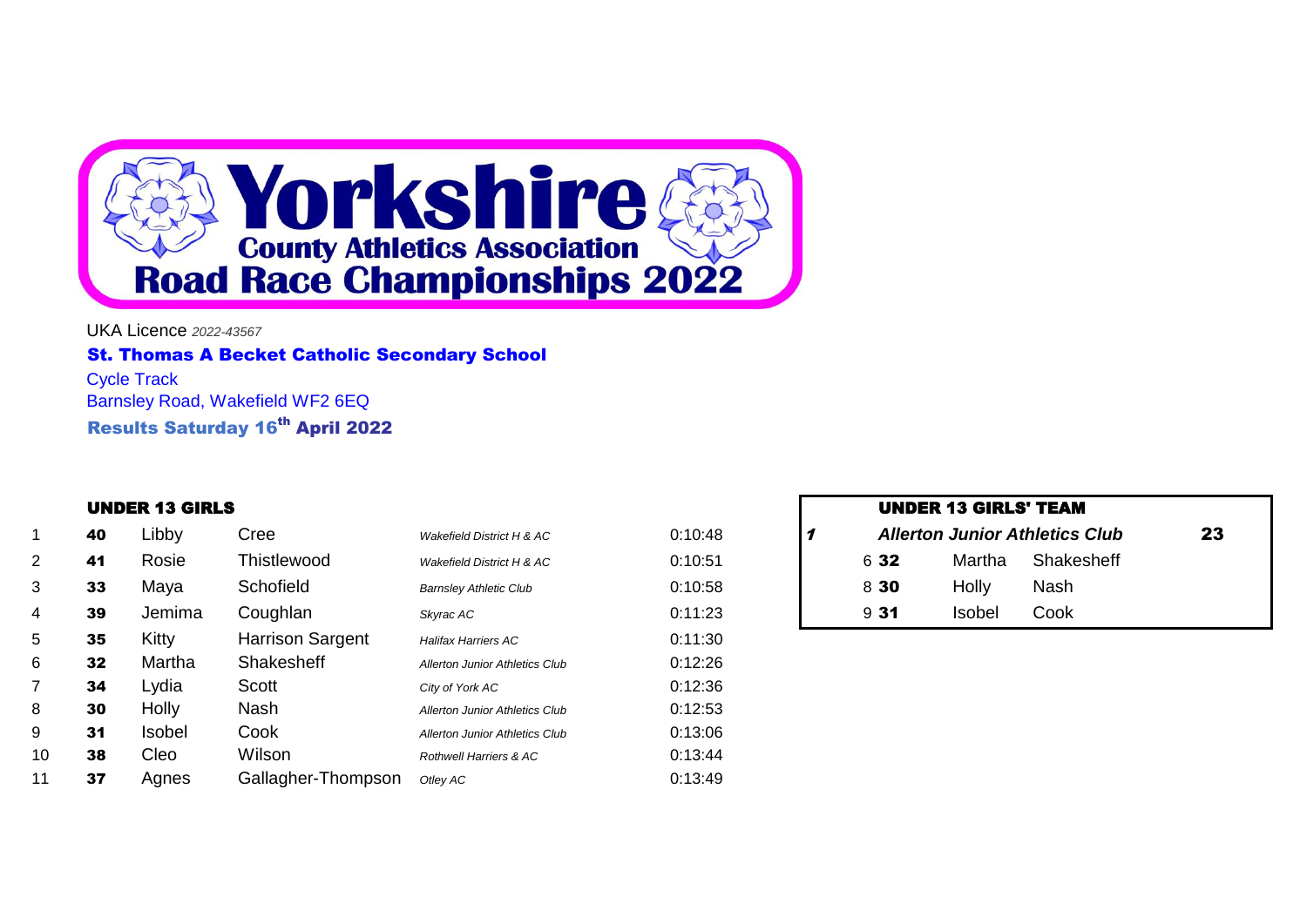| 1              | 58 | Zac            | Jardine        | Keighley & Craven AC                   | 0:09:40 |                  |                               |                                 |             |    |
|----------------|----|----------------|----------------|----------------------------------------|---------|------------------|-------------------------------|---------------------------------|-------------|----|
| $\overline{2}$ | 52 | Daniel         | Campbell       | City of York AC                        | 0:09:44 | 1                |                               | <b>Keighley &amp; Craven AC</b> |             | 12 |
| 3              | 64 | Jacob          | Palmer         | Skyrac Athletic Club                   | 0:09:46 |                  | 58                            | Zac                             | Jardine     |    |
| 4              | 59 | William        | Oakden         | Keighley & Craven AC                   | 0:10:21 |                  | 4 59                          | William                         | Oakden      |    |
| 5              | 56 | Sam            | Keighley       | Halifax Harriers & AC                  | 0:10:23 |                  | 757                           | Charlie                         | Albone      |    |
| 6              | 51 | <b>Bartley</b> | Hughes         | <b>Barnsley Athletic Club</b>          | 0:10:30 |                  |                               |                                 |             |    |
| 7              | 57 | Charlie        | Albone         | Keighley & Craven AC                   | 0:10:43 | $\boldsymbol{z}$ | <b>Barnsley Athletic Club</b> |                                 | 29          |    |
| 8              | 54 | Max            | Fox            | <b>Doncaster Athletic Club</b>         | 0:11:01 |                  | 6 51                          | <b>Bartley</b>                  | Hughes      |    |
| 9              | 60 | <b>Rhys</b>    | Robinson       | <b>Richmond &amp; Zetland Harriers</b> | 0:11:07 |                  | 11 49                         | Joe                             | Cox         |    |
| 10             | 62 | James          | Harrison       | <b>Rothwell Harriers &amp; AC</b>      | 0:11:13 |                  | 1250                          | Cole                            | Hinchcliffe |    |
| 11             | 49 | Joe            | Cox            | <b>Barnsley Athletic Club</b>          | 0:11:15 |                  |                               |                                 |             |    |
| 12             | 50 | Cole           | Hinchcliffe    | <b>Barnsley Athletic Club</b>          | 0:11:21 |                  |                               |                                 |             |    |
| 13             | 65 | Oliver         | Lubiecki       | Valley Striders AC                     | 0:12:08 |                  |                               |                                 |             |    |
| 14             | 55 | Beau           | Clark          | Halifax Harriers & AC                  | 0:12:10 |                  |                               |                                 |             |    |
| 15             | 61 | Riley          | Welton-Seymour | Rotherham Harriers and AC              | 0:12:11 |                  |                               |                                 |             |    |
| 16             | 63 | Carl           | Sanderson      | Settle Harriers                        | 0:12:33 |                  |                               |                                 |             |    |
| 17             | 53 | Kian           | <b>Brown</b>   | <b>Doncaster Athletic Club</b>         | 0:12:58 |                  |                               |                                 |             |    |

| UNDER 13 BOYS |        |          |                      |         |  | <b>UNDER 13 BOYS' TEAMS</b>     |
|---------------|--------|----------|----------------------|---------|--|---------------------------------|
| 58            | Zac    | Jardine  | Keighley & Craven AC | 0:09:40 |  |                                 |
| 52            | Daniel | Campbell | City of York AC      | 0:09:44 |  | <b>Keighley &amp; Craven AC</b> |

| 158   | Zac                           | Jardine     |    |  |
|-------|-------------------------------|-------------|----|--|
| 4 59  | William                       | Oakden      |    |  |
| 757   | Charlie                       | Albone      |    |  |
|       |                               |             |    |  |
|       | <b>Barnsley Athletic Club</b> |             | 29 |  |
| 651   | <b>Bartley</b>                | Hughes      |    |  |
| 11 49 | Joe                           | Cox         |    |  |
|       |                               |             |    |  |
| 12 50 | Cole                          | Hinchcliffe |    |  |

# UNDER 15 GIRLS

|   | 45 | Lavla   | Kirkley | Keighley & Craven AC             | 0:10:41 |
|---|----|---------|---------|----------------------------------|---------|
|   | 47 | Jessica | Watson  | Wakefield District H & Ac        | 0:11:20 |
|   | 46 | Harper  | Tompkin | Rotherham Harriers and AC        | 0:11:23 |
| 4 | 43 | Annie   | Thorp   | <b>Halifax Harriers &amp; AC</b> | 0:11:52 |